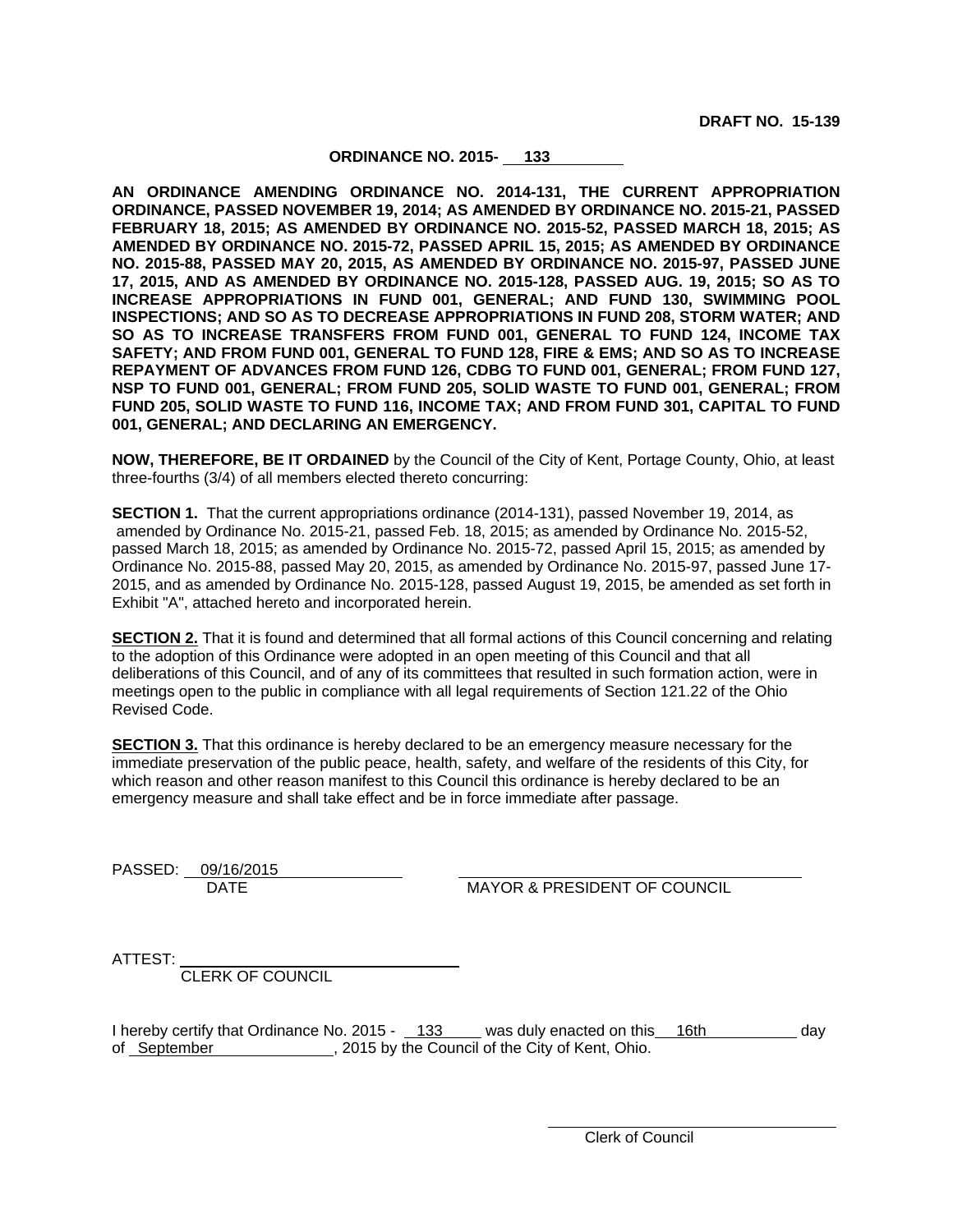# Page 1

|                                                           |                 | Other than             |           |                     |             | Fund &            |
|-----------------------------------------------------------|-----------------|------------------------|-----------|---------------------|-------------|-------------------|
|                                                           | Personnel &     | Personnel              |           | Reserve/            |             | <b>Department</b> |
| Fund - Department/Division                                | <b>Benefits</b> | & Benefits             | Capital   | <b>Debt Service</b> | Contingency | <b>Total</b>      |
|                                                           |                 |                        |           |                     |             |                   |
| General Fund (001)                                        |                 |                        |           |                     |             |                   |
| City Council                                              | \$168,092       | \$25,533               |           |                     |             | \$193,625         |
| Mayor                                                     | \$7,739         | \$4,450                |           |                     |             | \$12,189          |
| <b>Community Support</b>                                  |                 | \$70,500               |           |                     |             | \$70,500          |
| <b>City Manager</b>                                       | \$260,906       | \$54,033               |           |                     |             | \$314,939         |
| City Hall Facility                                        |                 | \$55,000               |           |                     |             | \$55,000          |
| Urban Renewal                                             |                 | \$100,000              |           |                     |             | \$100,000         |
| Human Resources                                           | \$52,583        | \$15,943               |           |                     |             | \$68,526          |
| <b>Civil Service</b>                                      | \$31,893        | \$45,383               |           |                     |             | \$77,276          |
| Law                                                       | \$306,682       | \$154,870              |           |                     |             | \$461,552         |
| Budget & Finance                                          | \$151,199       | \$132,085              |           |                     |             | \$283,284         |
| <b>Community Development</b>                              | \$448,189       | \$187,620              |           |                     |             | \$635,809         |
| <b>Economic Development</b>                               | \$99,815        | \$41,820               |           |                     |             | \$141,635         |
| Health                                                    | \$272,556       | \$142,052              |           |                     |             | \$414,608         |
| <b>Public Parking</b>                                     |                 | \$55,700               |           |                     |             | \$55,700          |
| Main Street Program                                       |                 | \$75,000               |           |                     |             | \$75,000          |
| Service Administration<br>Shade Tree                      | \$58,585        | \$558,938              |           |                     |             | \$617,523         |
|                                                           |                 | \$78,960               | \$15,000  |                     |             | \$93,960          |
| <b>Adjunct Facilities</b>                                 | \$231,878       | \$61,000               |           |                     |             | \$61,000          |
| <b>Building</b>                                           |                 | \$66,522               |           |                     |             | \$298,400         |
| Land banking                                              | \$197,878       | \$161,500<br>\$113,992 |           |                     |             | \$161,500         |
| Engineering                                               |                 |                        |           |                     |             | \$311,870         |
| Miscellaneous & Sundry                                    |                 | \$462,350              |           |                     |             | \$462,350         |
| Contingency<br><b>Fund Total</b>                          |                 |                        |           |                     | \$100,000   | \$100,000         |
|                                                           | \$2,287,995     | \$2,663,251            | \$15,000  | \$0                 | \$100,000   | \$5,066,246       |
| West Side Fire (101)                                      |                 |                        |           |                     |             |                   |
| Fire                                                      | \$239,410       | \$25,647               |           |                     |             | \$265,057         |
| <b>Fund Total</b>                                         | \$239,410       | \$25,647               | \$0       | \$0                 | \$0         | \$265,057         |
| <b>Street Construction Maintenance &amp; Repair (102)</b> |                 |                        |           |                     |             |                   |
| Service                                                   | \$1,108,642     | \$867,788              |           |                     |             | \$1,976,430       |
| Contingency                                               |                 |                        |           |                     | \$25,000    | \$25,000          |
| <b>Fund Total</b>                                         | \$1,108,642     | \$867,788              | \$0       | \$0                 | \$25,000    | \$2,001,430       |
| State Highway (103)                                       |                 |                        |           |                     |             |                   |
| Service                                                   |                 | \$60,000               |           |                     |             | \$60,000          |
| <b>Fund Total</b>                                         | \$0             | \$60,000               | \$0       | \$0                 | \$0         | \$60,000          |
| Recreation (106)                                          |                 |                        |           |                     |             |                   |
| Parks & Recreation                                        | \$1,174,262     | \$590,088              | \$822,000 |                     |             | \$2,586,350       |
| <b>Fund Total</b>                                         | \$1,174,262     | \$590,088              | \$822,000 | \$0                 | \$0         | \$2,586,350       |
|                                                           |                 |                        |           |                     |             |                   |
| Food Service (107)                                        |                 |                        |           |                     |             |                   |
| Health                                                    | \$92,634        | \$6,800                |           |                     |             | \$99,434          |
| <b>Fund Total</b>                                         | \$92,634        | \$6,800                | \$0       | \$0                 | \$0         | \$99,434          |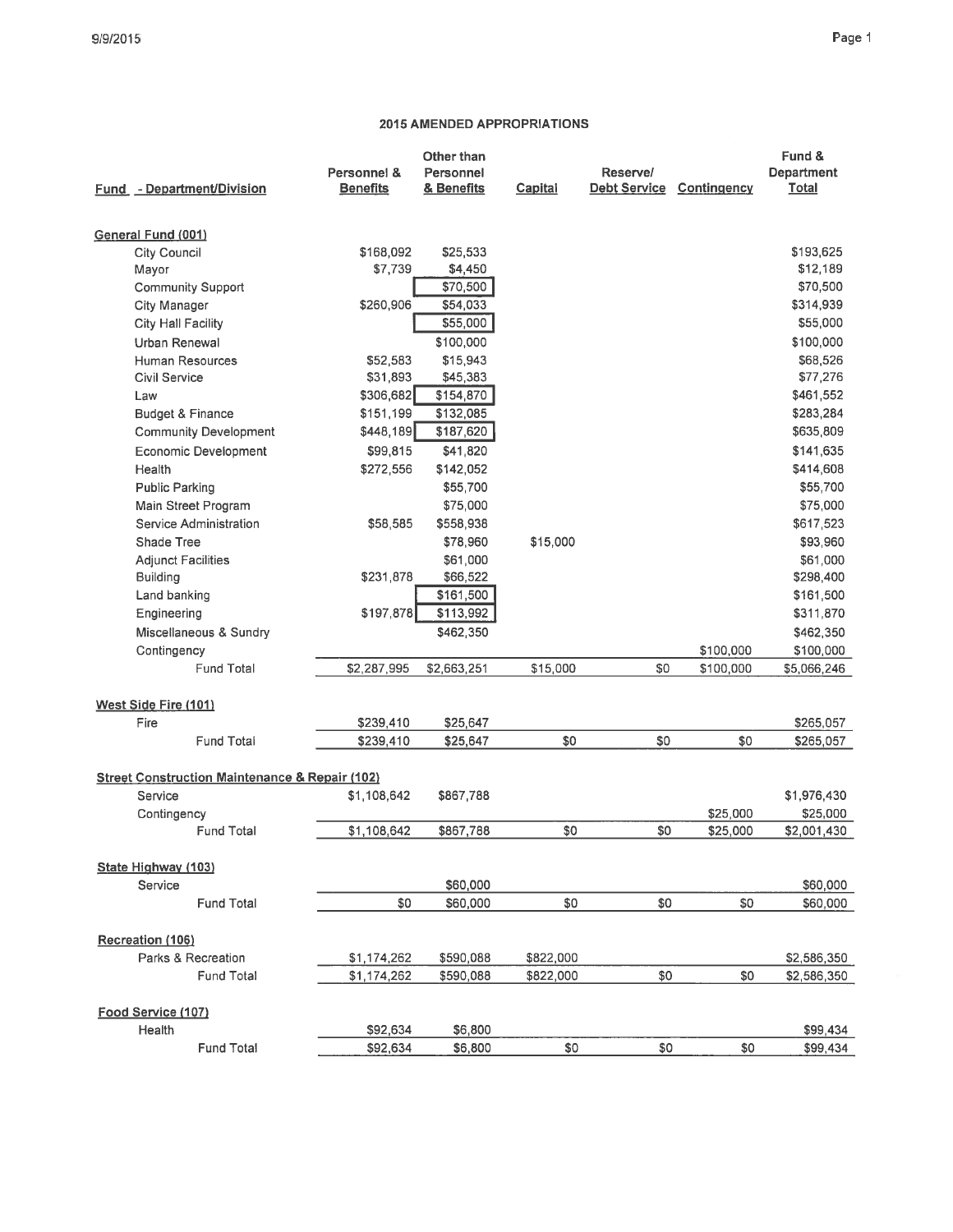| <b>Fund</b> - Department/Division              | Personnel &<br><b>Benefits</b> | Other than<br>Personnel<br>& Benefits | Capital   | Reserve/<br>Debt Service | Contingency | Fund &<br>Department<br>Total |
|------------------------------------------------|--------------------------------|---------------------------------------|-----------|--------------------------|-------------|-------------------------------|
| Income Tax (116)                               |                                |                                       |           |                          |             |                               |
| Budget/Finance/IncTaxAdmin                     | \$227,929                      | \$407,283                             |           |                          |             | \$635,212                     |
| Managed Reserve<br><b>Fund Total</b>           |                                |                                       |           | \$25,540                 |             | \$25,540                      |
|                                                | \$227,929                      | \$407,283                             | \$0       | \$25,540                 | SO.         | \$660,752                     |
| <b>Revolving Housing (120)</b>                 |                                |                                       |           |                          |             |                               |
| Health                                         | \$113,919                      | \$13,600                              |           |                          |             | \$127,519                     |
| <b>Fund Total</b>                              | \$113,919                      | \$13,600                              | \$0       | \$0                      | \$0         | \$127,519                     |
| State & Local Forfeits (121)                   |                                |                                       |           |                          |             |                               |
| Police                                         |                                | \$7,000                               |           |                          |             | \$7,000                       |
| <b>Fund Total</b>                              | \$0                            | \$7,000                               | \$0       | \$0                      | \$0         | \$7,000                       |
| Drug Law Enforcement (122)                     |                                |                                       |           |                          |             |                               |
| Police                                         |                                | \$25,000                              |           |                          |             | \$25,000                      |
| <b>Fund Total</b>                              | \$0                            | \$25,000                              | \$0       | \$0                      | \$0         | \$25,000                      |
| <b>Enforcement &amp; Education (123)</b>       |                                |                                       |           |                          |             |                               |
| Police                                         |                                | \$15,000                              |           |                          |             | \$15,000                      |
| <b>Fund Total</b>                              | \$0                            | \$15,000                              | \$0       | \$0                      | \$0         | \$15,000                      |
| Income Tax Safety (124)                        |                                |                                       |           |                          |             |                               |
| Police                                         | \$5,363,620                    | \$559,120                             |           |                          |             | \$5,922,740                   |
| <b>Fund Total</b>                              | \$5,363,620                    | \$559,120                             | \$0       | \$0                      | \$0         | \$5,922,740                   |
| <b>Law Enforcement Trust (125)</b>             |                                |                                       |           |                          |             |                               |
| Police                                         |                                | \$15,000                              |           |                          |             | \$15,000                      |
| <b>Fund Total</b>                              | \$0                            | \$15,000                              | \$0       | \$0                      | \$0         | \$15,000                      |
| <b>Community Development Block Grant (126)</b> |                                |                                       |           |                          |             |                               |
| <b>Community Development</b>                   | \$44,327                       | \$260,200                             | \$111,778 |                          |             | \$416,305                     |
| <b>Fund Total</b>                              | \$44,327                       | \$260,200                             | \$111,778 | \$0                      | \$0         | \$416,305                     |
| Fire & E.M.S. (128)                            |                                |                                       |           |                          |             |                               |
| Fire                                           | \$3,957,334                    | \$418,705                             | \$440,940 |                          |             | \$4,816,979                   |
| Fund Total                                     | \$3,957,334                    | \$418,705                             | \$440,940 | \$0                      | \$0         | \$4,816,979                   |
| Wireless 911 (129)                             |                                |                                       |           |                          |             |                               |
| Safety                                         |                                | \$63,000                              |           |                          |             | \$63,000                      |
| Fund Total                                     | \$0                            | \$63,000                              | \$0       | \$0                      | \$0         | \$63,000                      |
| <b>Swimming Pool Inspections (130)</b>         |                                |                                       |           |                          |             |                               |
| Health                                         | \$6,055                        | \$0                                   |           |                          |             | \$6,055                       |
| Fund Total                                     | \$6.055                        | \$0                                   | \$0       | \$0                      | \$0         | \$6.055                       |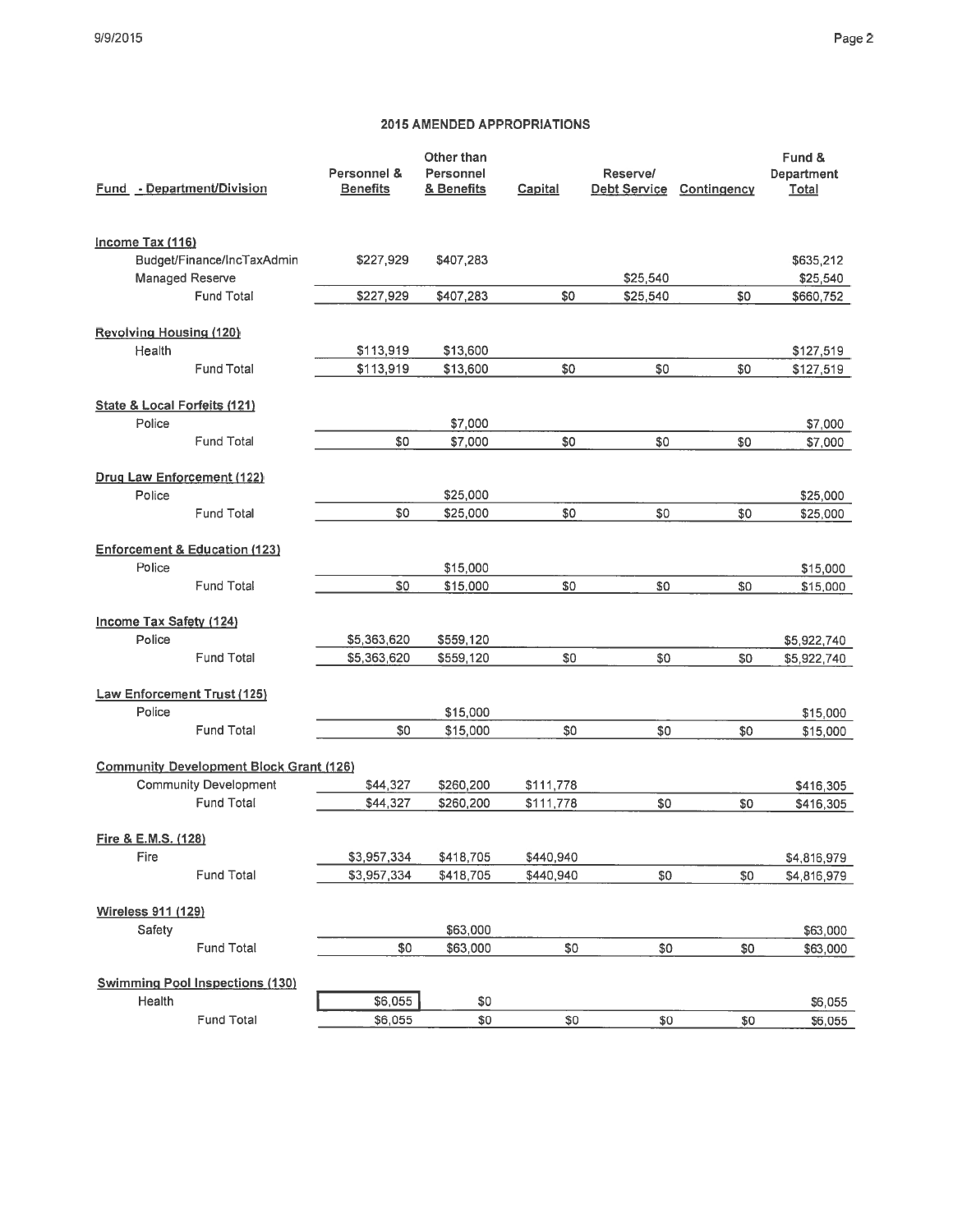# Page 3

| <b>Fund - Department/Division</b><br><b>Benefits</b><br>& Benefits<br>Capital<br><b>Debt Service</b> | Contingency<br><b>Total</b> |
|------------------------------------------------------------------------------------------------------|-----------------------------|
| Police Pension (132)                                                                                 |                             |
| Police<br>\$102,000                                                                                  | \$102,000                   |
| <b>Fund Total</b><br>\$102,000<br>\$0<br>\$0<br>\$0<br>\$0                                           | \$102,000                   |
| Fire Pension (133)                                                                                   |                             |
| Fire<br>\$102,000                                                                                    | \$102,000                   |
| <b>Fund Total</b><br>\$102,000<br>\$0<br>\$0<br>\$0<br>\$0                                           | \$102,000                   |
| <b>UDAG / EDA-RLF (134)</b>                                                                          |                             |
| City Manager<br>\$80,000                                                                             | \$80,000                    |
| Fund Total<br>\$0<br>\$0<br>\$0<br>\$80,000<br>\$0                                                   | \$80,000                    |
| <b>Water (201)</b>                                                                                   |                             |
| Service<br>\$1,510,373<br>\$811,505<br>\$295,000                                                     | \$2,616,878                 |
| Service (Capital Facilities)<br>\$688,543                                                            | \$688,543                   |
| Admin. Support<br>\$491,481<br>\$33,286<br>\$35,000                                                  | \$559,767                   |
| Budget & Finance (Debt)<br>\$55,761                                                                  | \$55,761                    |
| Contingency<br>\$50,000                                                                              | \$50,000                    |
| Fund Total<br>\$2,001,854<br>\$844,791<br>\$1,018,543<br>\$55,761<br>\$50,000                        | \$3,970,949                 |
| <b>Sewer (202)</b>                                                                                   |                             |
| Service<br>\$1,743,607<br>\$868,784<br>\$1,079,000                                                   | \$3,691,391                 |
| Service (Capital Facilities)<br>\$371,500                                                            | \$371,500                   |
| Lab<br>\$0<br>\$0<br>\$0                                                                             | \$0                         |
| Admin. Support<br>\$491,481<br>\$39,187<br>\$35,000                                                  | \$565,668                   |
| Budget & Finance (Debt)<br>\$875,653                                                                 | \$875,653                   |
| Contingency<br>\$50,000                                                                              | \$50,000                    |
| <b>Fund Total</b><br>\$2,235,088<br>\$907,971<br>\$1,485,500<br>\$875,653<br>\$50,000                | \$5,554,212                 |
| Utility Billing (204)                                                                                |                             |
| <b>Budget &amp; Finance</b><br>\$81,511                                                              | \$81,511                    |
| \$0<br>\$0<br><b>Fund Total</b><br>\$81,511<br>\$0<br>\$0                                            | \$81,511                    |
| Solid Waste (205)                                                                                    |                             |
| Service<br>\$68,699<br>\$500,808                                                                     | \$569,507                   |
| \$0<br><b>Fund Total</b><br>\$68,699<br>\$500,808<br>\$0<br>\$0                                      | \$569,507                   |
| <b>Storm Water Utility (208)</b>                                                                     |                             |
| Service<br>\$467,928<br>\$58,646                                                                     | \$526,574                   |
| Service (Capital Facilities)<br>\$317,499                                                            | \$317,499                   |
| Admin. Support<br>\$30,000<br>\$24,500                                                               | \$54,500                    |
| Budget & Finance (Debt)<br>\$9,968                                                                   | \$9,968                     |
| <b>Fund Total</b><br>\$467,928<br>\$83,146<br>\$347,499<br>\$9,968<br>\$0                            | \$908,541                   |
| <b>Guaranteed Deposits (230)</b>                                                                     |                             |
| \$1,000<br><b>Budget &amp; Finance</b>                                                               | \$1,000                     |
| <b>Fund Total</b><br>\$1,000<br>\$0<br>\$0<br>\$0                                                    | \$0<br>\$1,000              |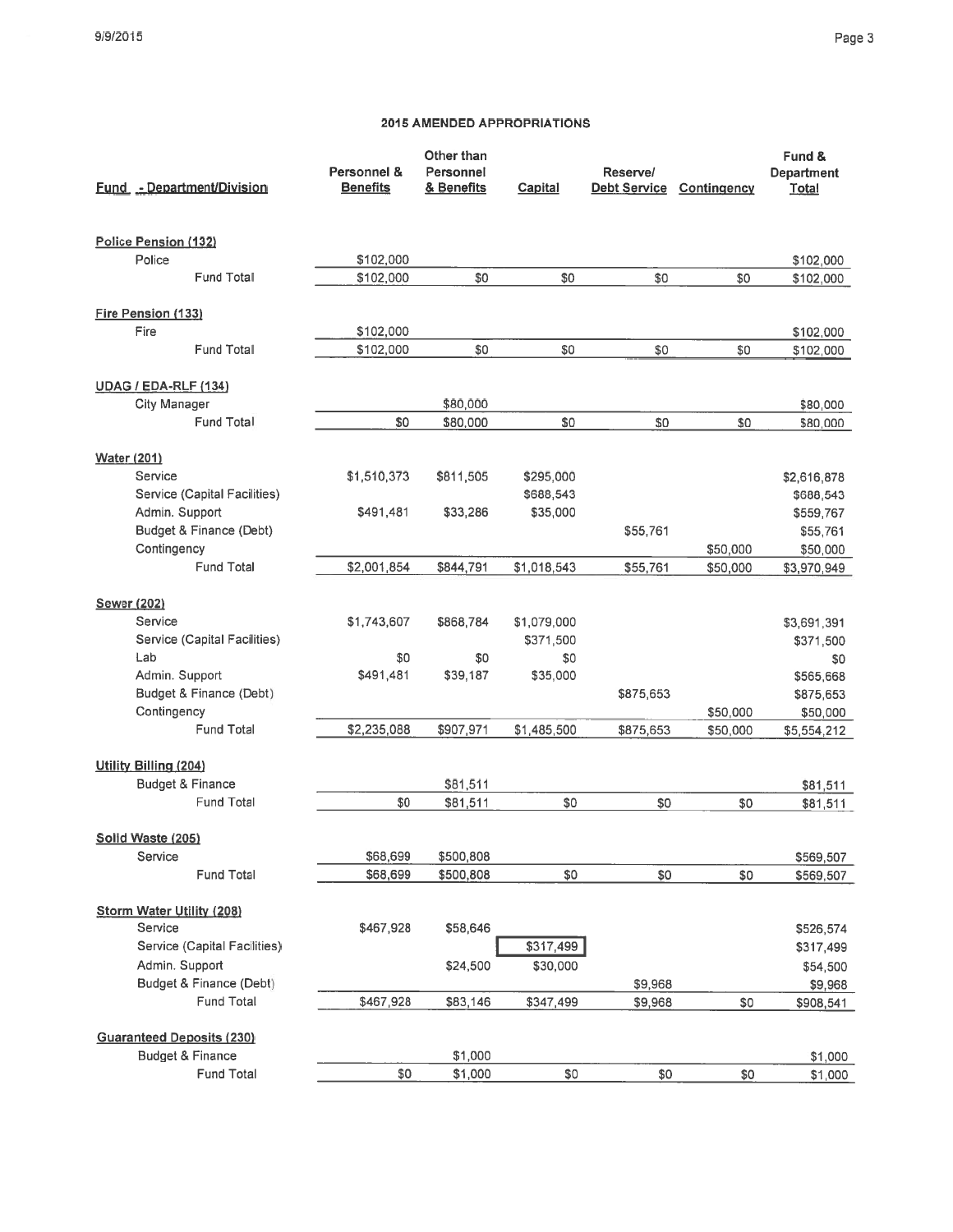### Page 4

|                                         |                 | Other than  |              |                     |             | Fund &            |
|-----------------------------------------|-----------------|-------------|--------------|---------------------|-------------|-------------------|
|                                         | Personnel &     | Personnel   |              | Reserve/            |             | <b>Department</b> |
| <b>Fund - Department/Division</b>       | <b>Benefits</b> | & Benefits  | Capital      | <b>Debt Service</b> | Contingency | Total             |
| <b>Capital Projects (301)</b>           |                 |             |              |                     |             |                   |
| Safety                                  |                 |             | \$520,000    |                     |             | \$520,000         |
| Service                                 |                 |             | \$157,500    |                     |             | \$157,500         |
| Service (Capital Facilities)            |                 |             | \$17,372,388 |                     |             | \$17,372,388      |
| Budget & Finance (Debt)                 |                 |             |              | \$1,729,027         |             | \$1,729,027       |
| Contingency                             |                 |             |              |                     | \$25,000    | \$25,000          |
| <b>Fund Total</b>                       | \$0             | \$0         | \$18,049,888 | \$1,729,027         | \$25,000    | \$19,803,915      |
| <b>Municipal Public Improvement Tax</b> |                 |             |              |                     |             |                   |
| <b>Increment Equivalent (302)</b>       |                 |             |              |                     |             |                   |
| Service (Capital Facilities)            |                 |             | \$628,600    |                     |             | \$628,600         |
| Budget & Finance (Debt)                 |                 |             |              | \$2,014,125         |             | \$2,014,125       |
| <b>Fund Total</b>                       | \$0             | \$0         | \$628,600    | \$2,014,125         | \$0         | \$2,642,725       |
|                                         |                 |             |              |                     |             |                   |
| Police Facility (303)                   |                 |             |              |                     |             |                   |
| Safety (Capital Facilities)             |                 |             | \$5,779,000  |                     |             | \$5,779,000       |
| Budget & Finance (Debt)                 |                 |             |              | \$471,000           |             | \$471,000         |
| <b>Fund Total</b>                       | \$0             | \$0         | \$5,779,000  | \$471,000           | \$0         | \$6,250,000       |
| Debt Service (402)                      |                 |             |              |                     |             |                   |
| Budget & Finance (Debt)                 |                 |             |              | \$923,963           |             | \$923,963         |
| <b>Fund Total</b>                       | \$0             | \$0         | \$0          | \$923,963           | \$0         | \$923,963         |
|                                         |                 |             |              |                     |             |                   |
| <b>Total Appropriations</b>             | \$19,593,696    | \$8,496,709 | \$28,698,748 | \$6,105,037         | \$250,000   | \$63,144,190      |
| Original Appropriations                 | \$19,374,506    | \$8,000,767 | \$24,652,600 | \$6,105,037         | \$250,000   | \$58,382,910      |
| Amendment#1                             |                 | 50,000      | \$1,850,989  |                     |             | \$1,900,989       |
| Amendment #2                            | \$25,494        | \$37,000    | \$1,112,619  |                     |             | \$1,175,113       |
| Amendment #3                            | \$57,178        | \$87,000    | \$375,000    |                     |             | \$519,178         |
| Amendment #4                            | \$135,018       | \$141,442   | \$483,540    |                     |             | \$760,000         |
| Amendment #5                            |                 |             | \$235,000    |                     |             | \$235,000         |
| Amendment #6                            |                 | \$32,500    | \$119,000    |                     |             | \$151,500         |
| Amendment #7                            | \$1,500         | \$148,000   | (\$130,000)  |                     |             | \$19,500          |
| Amendment#8                             |                 |             |              |                     |             | \$0               |
|                                         | \$19,593,696    | \$8,496,709 | \$28,698,748 | \$6,105,037         | \$250,000   | \$63,144,190      |
|                                         |                 |             |              |                     |             |                   |